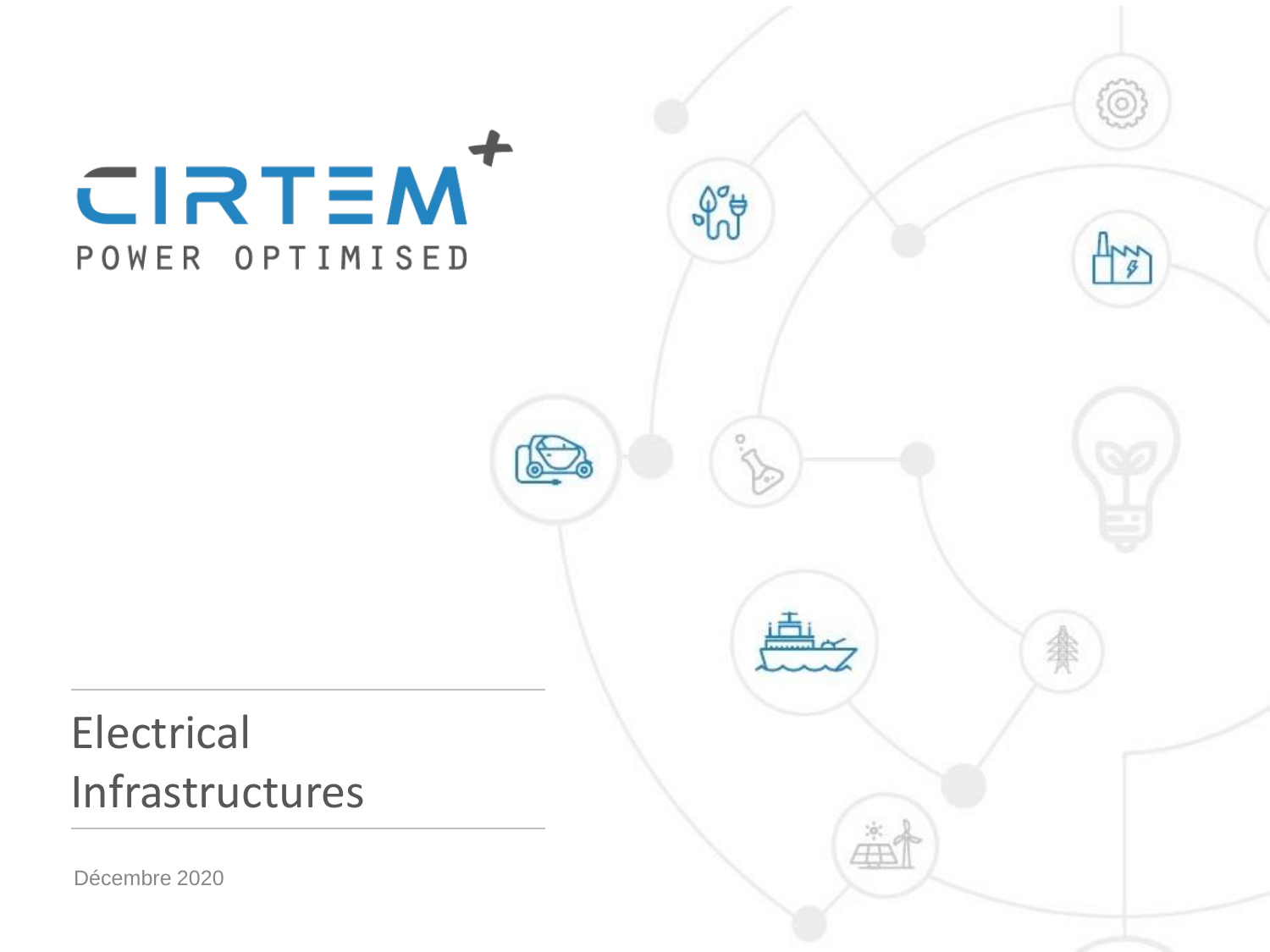# Electrical Infrastructures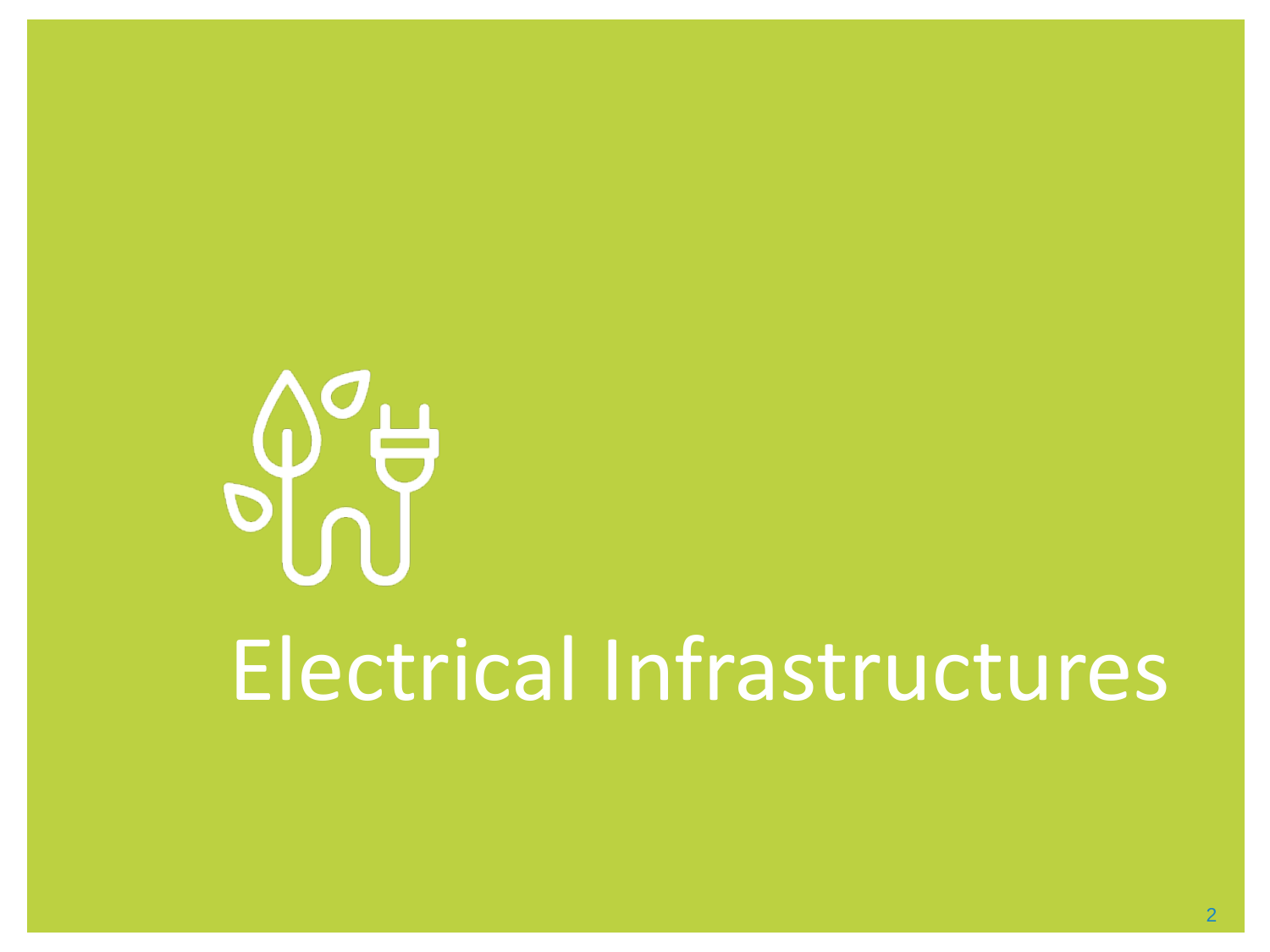#### **Smart Grids – H2 Applications** OCM 108 - AC/DC Reversible + DC/DC Converter

# ➢ **Main features :**

- $\checkmark$  Reversible
- Configurable On or Off grid
- $\checkmark$  Possible to parallelize for more power
- $\checkmark$  Single phase uninsulated network
- $\checkmark$  CAN connectivity

# ✓ **Electrical characteristics :**

- $\checkmark$  Input voltage range : 80 Va 265 Va
- $\checkmark$  Frequency : 47 to 63 Hz
- $\checkmark$  Output voltage range : 100 450 Vdc
- $\checkmark$  Max continuous output power :  $6 10$  kW
- $\checkmark$  Max continuous output current : 40 A
- ✓ Efficiency : Up to 96,5 %





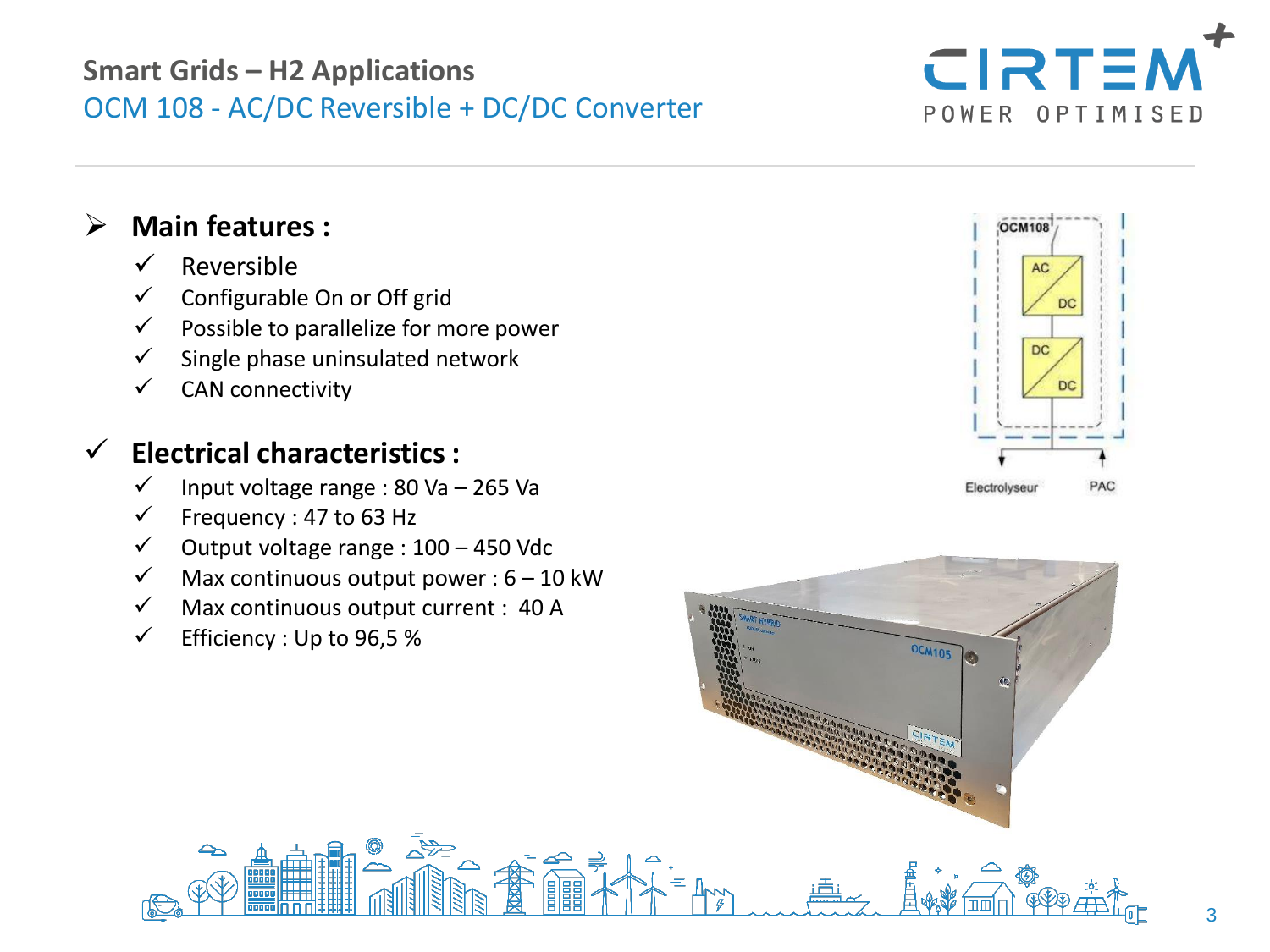## **Smart Grids – H2 Applications** CDN 100 - DC/DC Converter



### ➢ **Main features :**

- ✓ Interlaced convertor with IGBTs
- $\checkmark$  Advanced control algorithm for optimal power module usage and efficiency
- $\checkmark$  Bootloader for field upgradeable firmware
- $\checkmark$  Liquid cooled
- ✓ IP Protection : 5K4K
- $\checkmark$  Can work in mode buck or boost

#### ✓ **Electrical characteristics :**

- $\checkmark$  Input voltage range : 150 Vdc 750 Vdc
- $\checkmark$  Output voltage range : 40 550 Vdc
- $\checkmark$  Max continuous output power : 120 kW
- $\checkmark$  Max continuous output current : 300 A
- $\checkmark$  Efficiency : Up to 97 %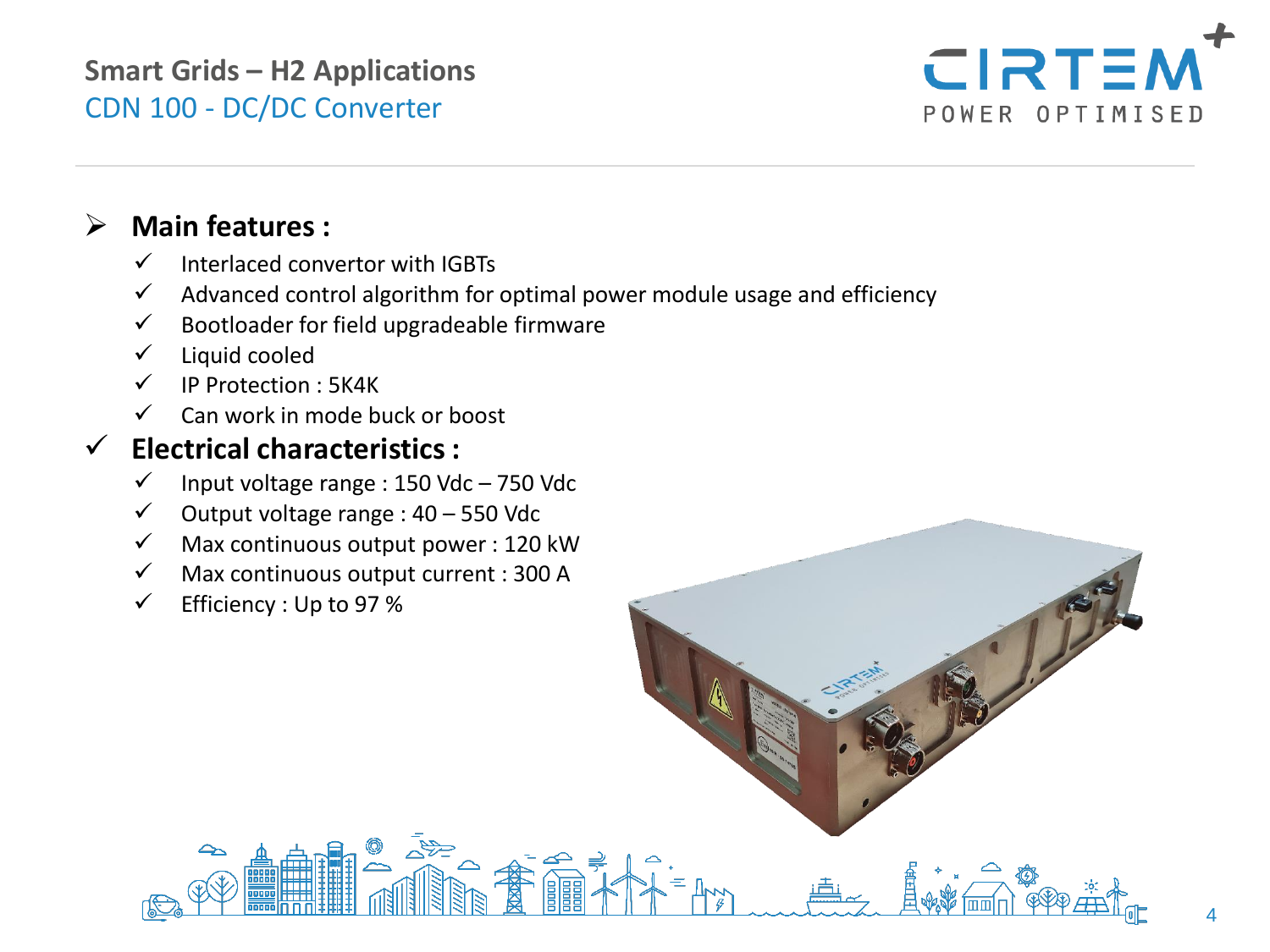#### **Smart Grids** BAT 001



#### **HOME ESS + UPS 6KVA/15KWH**

Location: Britain - Quebec - Africa

Inverters: BAT001 - 50 pcs

Coupling: PV with DC coupling

**Battery: LMP BlueSolution 150 to 220V** 

Mains: 230V 50Hz

Missions:

- **■** UPS with lithium battery
- Solar self-consumption
- **EXE** Site consumption management



5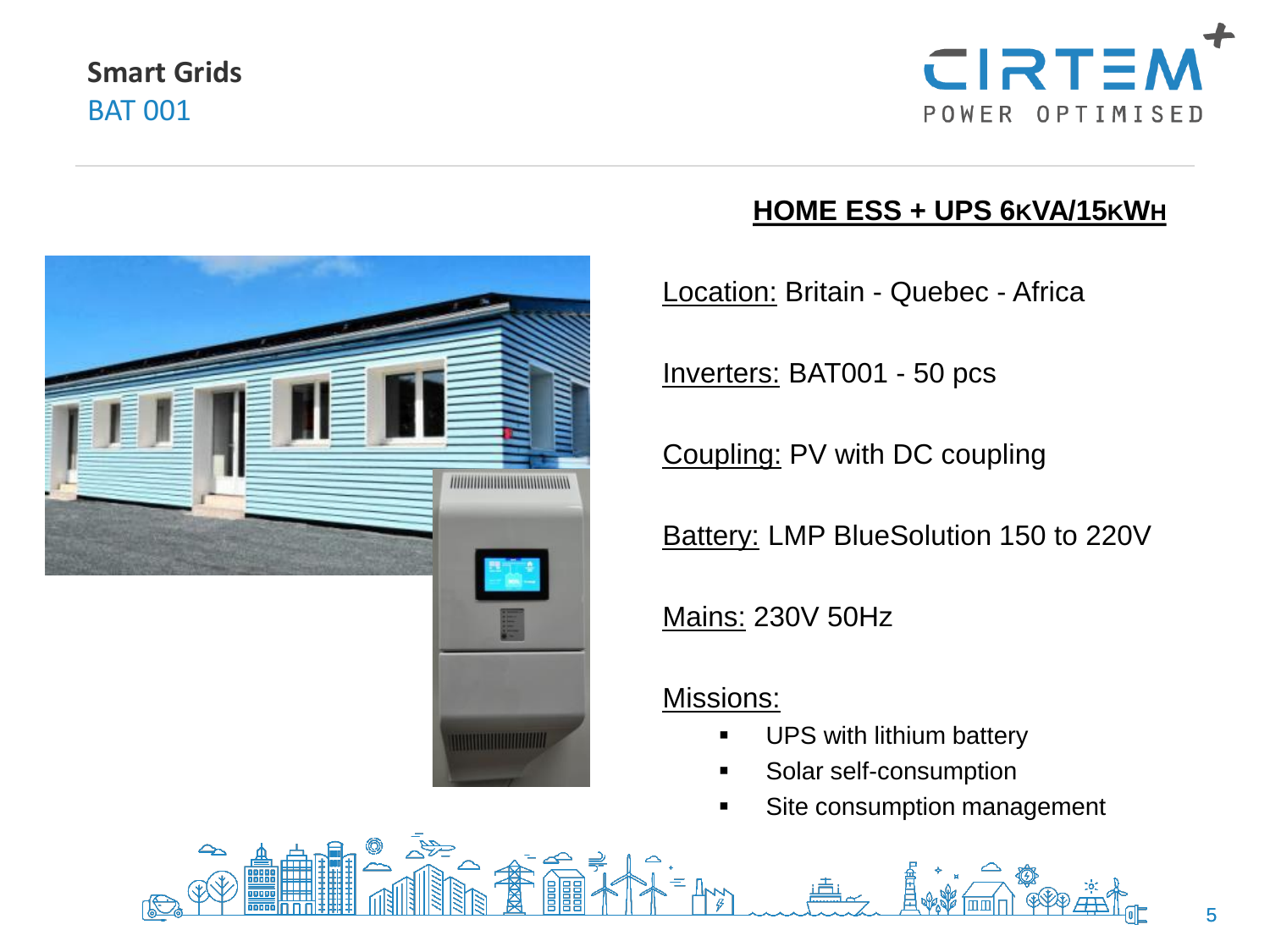#### **Smart Grids** Batt Grid



#### **ESS 1,2MVA/1,5MWH**

Location: SCLE – Toulouse, France

Inverters: Smart AC – 3 cabinets 400kVA

Coupling: No

**Battery: 650 to 820V** 

Mains: High Voltage 20kV with transformer

Missions:

 $\frac{1}{\sqrt{2}}\sum_{n=1}^{\infty}$ 

- **Grid regulation**
- Site consumption management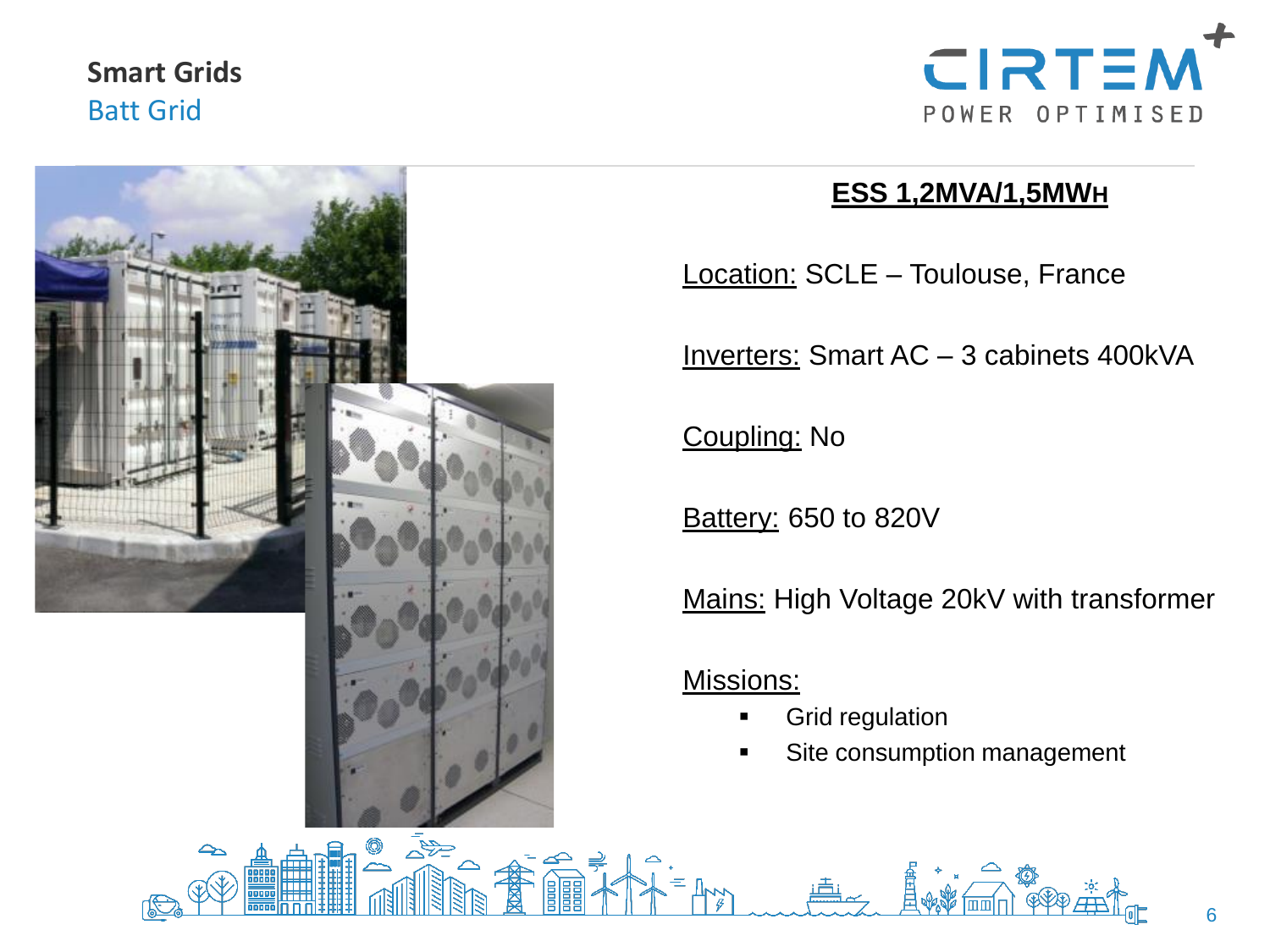# **Smart Grids** Alata PV plant



#### **ESS 2, 4 MVA / 4,5 MWH**



Location: Alata – Corsica (France)

Inverters: Smart AC – 6 cabinets 400kVA

Coupling: with 3<sup>rd</sup> party inverters

Battery: 710 to 880 V



Grid: High Voltage 20 kV with transformer

#### Missions:

- Renewable energies smoothing
- Grid injection with contractual pattern
- 1000 houses supply

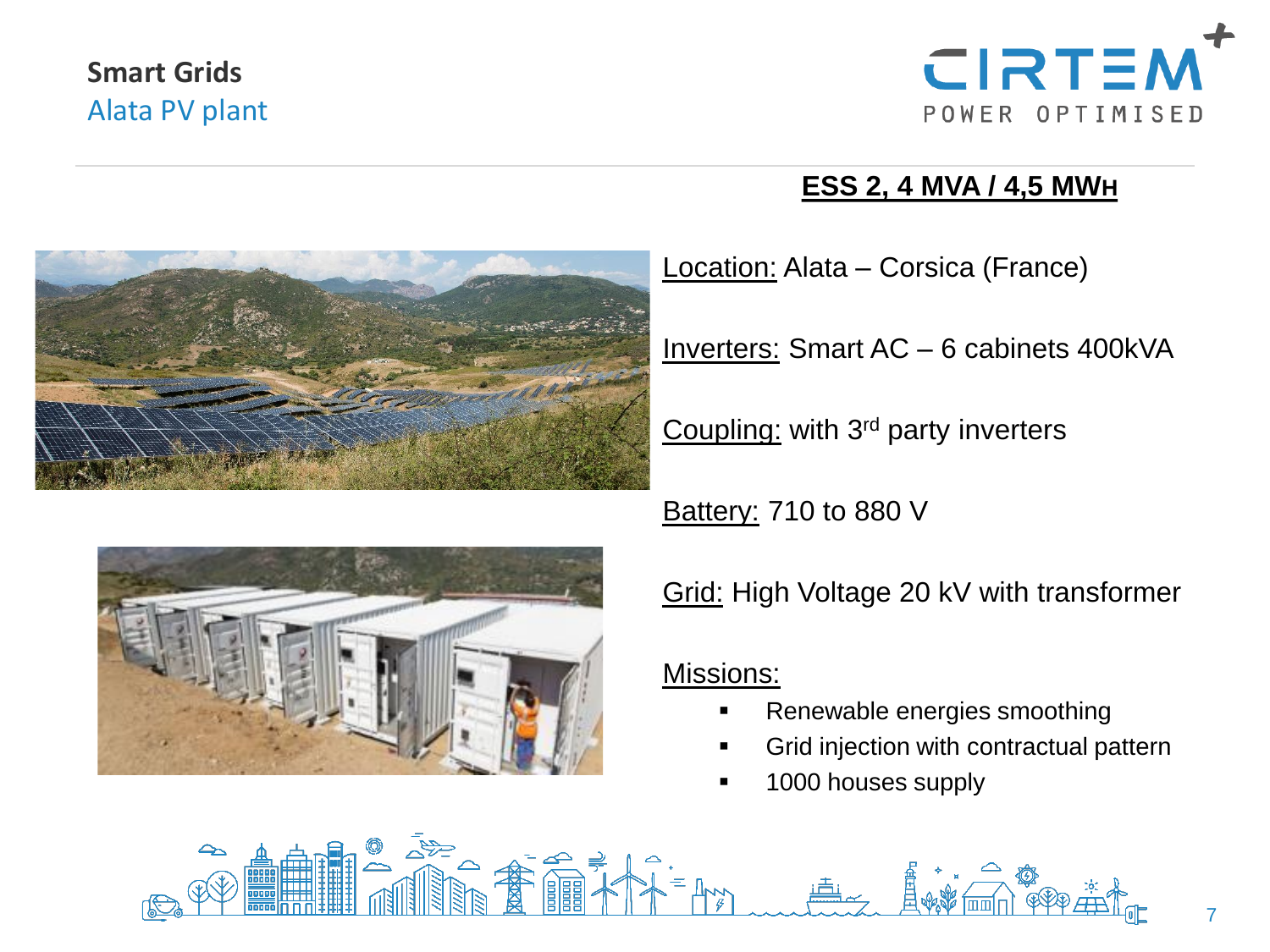#### **Smart Grids** Smart ZAE



# **SMART GRID ON DC BUS**

Location: SCLE - Toulouse, France

Converters:

- Smart AC TL 125kVA (97,7%)
- DC-DC for Battery LG 33kW (99,4%)
- DC-DC for PV with MPPT 33kW (99,4%)
- **•** Drives for Flywheel 10kW (99%)

Coupling: DC bus 650V

Mains: 400  $V_{AC}$  without transformer to the grid

Missions:

- Renewable energies smoothing
- Grid injection with contractual pattern

WEB :<http://www.smartgrids-cre.fr/index.php?p=smart-zae>



**ADEME** 

**ANTIST** 

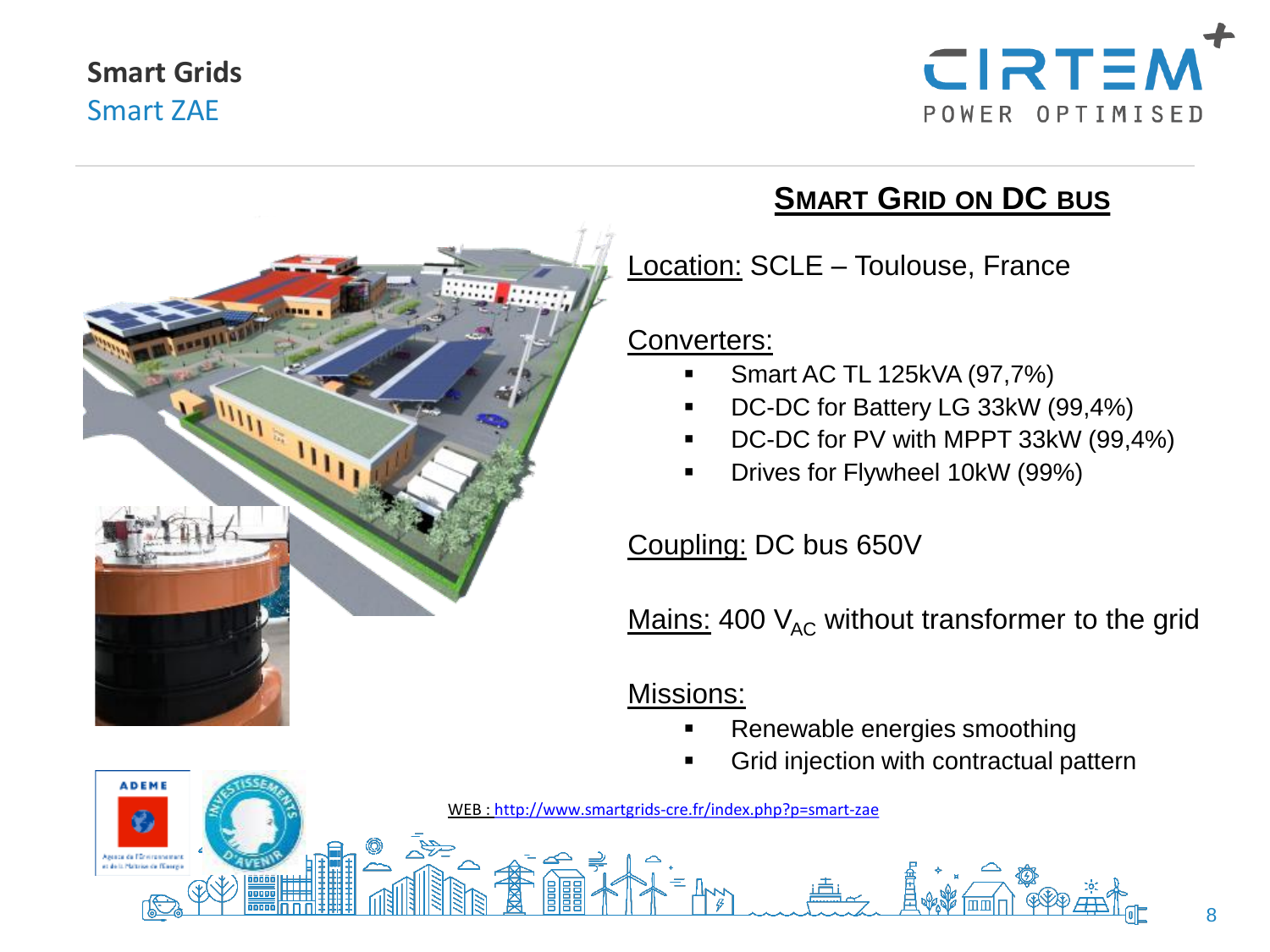#### Price Signal Generator